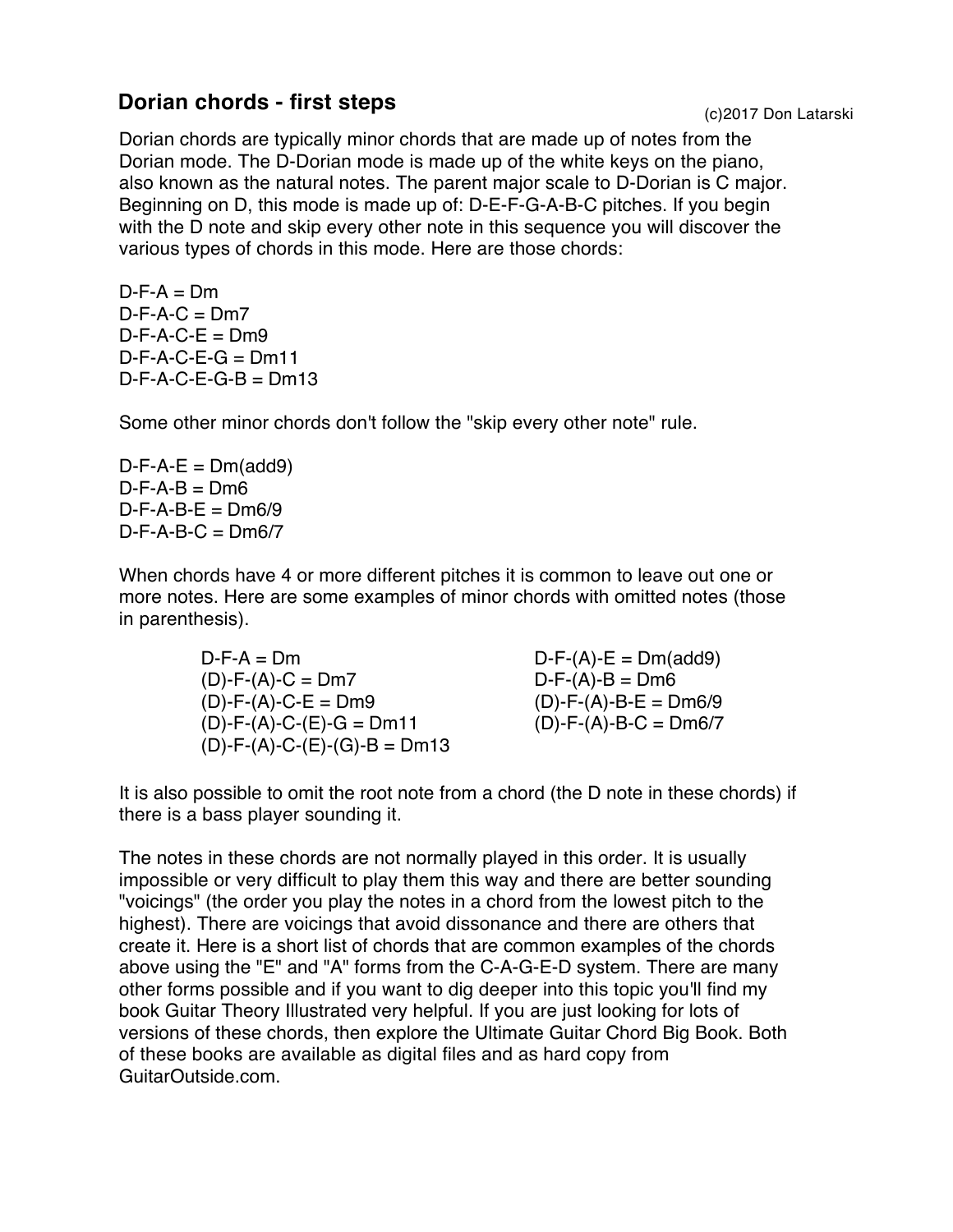## **Based on the "A" form.**

Some aren't easy, but there are always options that are less difficult to play. To make some of these easier, leave out the solid black dot note. Even though this is the chord root, it is something that can be tossed out.

These moveable forms can be aligned at any place on the fingerboard. To use these to play different types of D minor chords, make sure the solid dot is at the 5th fret on string 5.